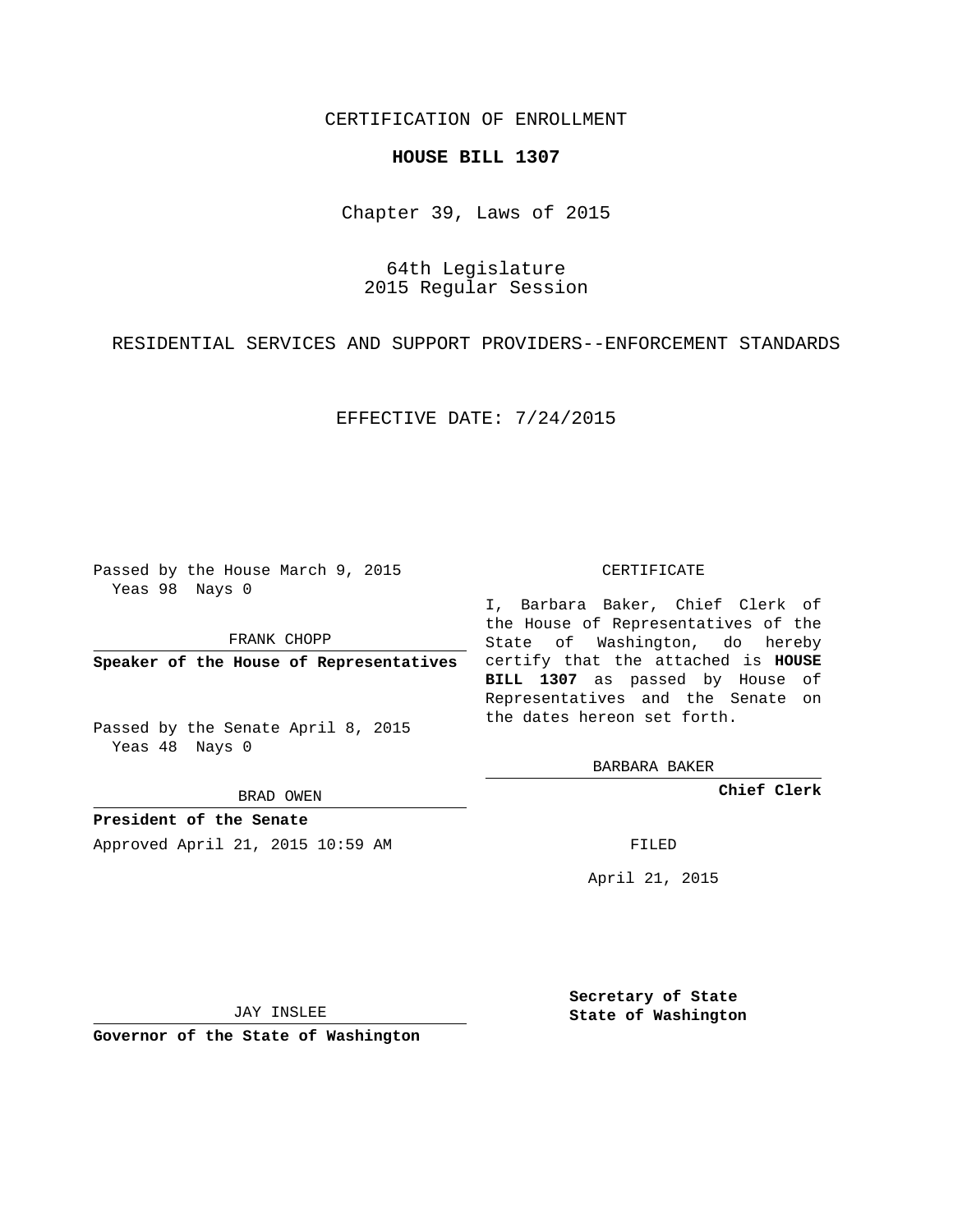### **HOUSE BILL 1307**

Passed Legislature - 2015 Regular Session

# **State of Washington 64th Legislature 2015 Regular Session**

**By** Representatives Harris, Tharinger, Walkinshaw, and Kagi; by request of Department of Social and Health Services

Read first time 01/19/15. Referred to Committee on Early Learning & Human Services.

 AN ACT Relating to enforcement standards for residential services and support providers; amending RCW 71A.12.270; adding a new section to chapter 71A.12 RCW; creating a new section; recodifying RCW 4 71A.12.270; and prescribing penalties.

5 BE IT ENACTED BY THE LEGISLATURE OF THE STATE OF WASHINGTON:

 NEW SECTION. **Sec. 1.** (1) The legislature recognizes that certified residential services and support providers delivering services to individuals who live in their own homes have a distinct role that differs in some respects from the role of providers delivering services in facilities.

 (2) The legislature intends for the department of social and health services to undertake enforcement actions in a manner consistent with the individual rights and choices of residential services and support clients and the principles identified in the residential care standards. These standards, codified in regulation, 16 include the following core principles:

- 17 (a) Health and safety;
- 18 (b) Personal power and choice;
- 19 (c) Personal value and positive recognition by self and others;

20 (d) A range of experiences which help people participate in the 21 physical and social life of their communities;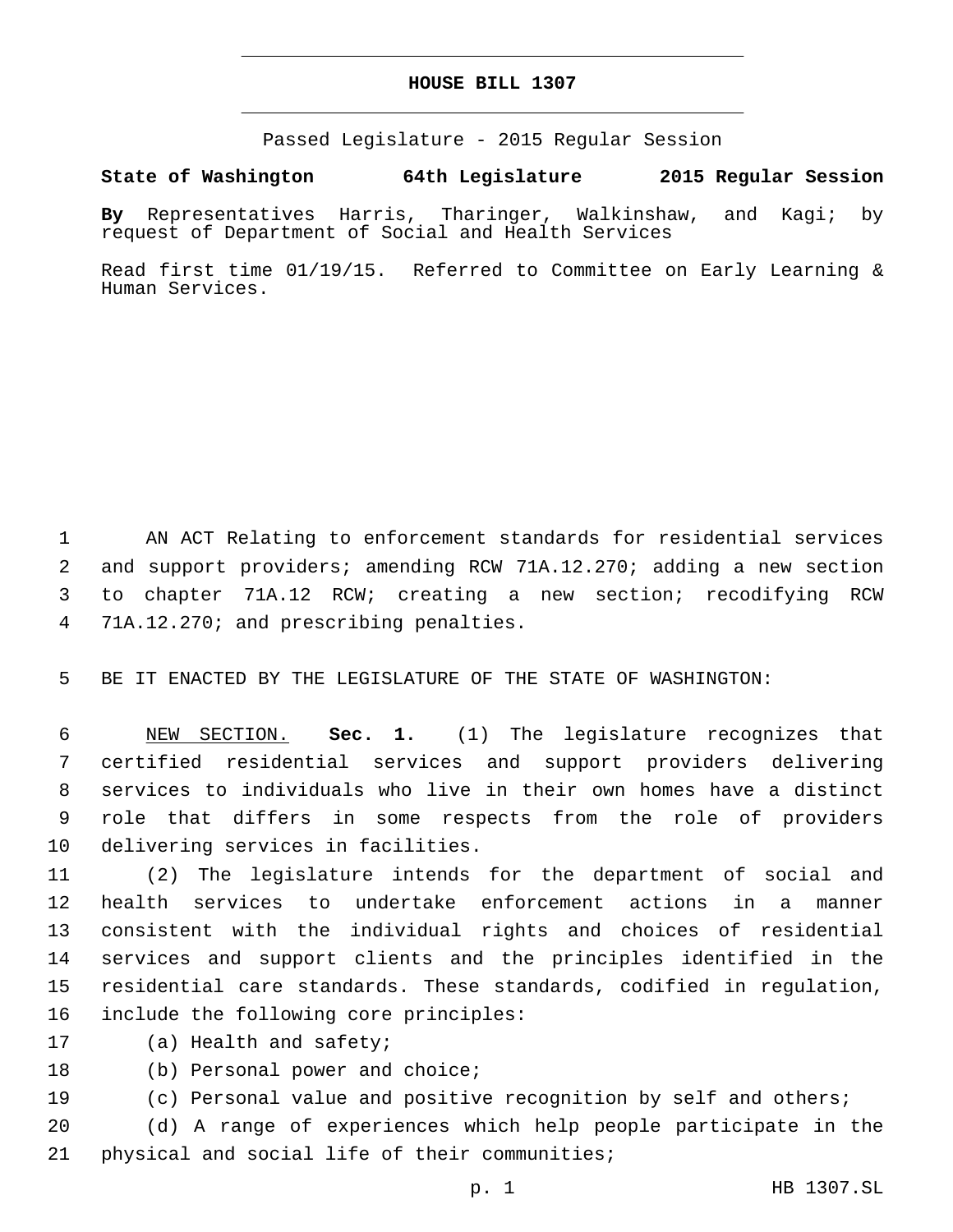1 (e) Good relationships with friends and relatives; and

2 (f) Competence to manage daily activities and pursue personal 3 goals.

4 **Sec. 2.** RCW 71A.12.270 and 2006 c 303 s 8 are each amended to 5 read as follows:

6 (1) The enforcement standards in this section apply to all 7 certified residential services and support providers.

8 (2) The department is authorized to take one or more of the 9 enforcement actions listed in subsection  $((+2+))$  (3) of this section 10 when the department finds that a provider of residential services and 11 support with whom the department entered into an agreement under this 12 chapter has:

13 (a) Failed or refused to comply with the health and safety 14 related requirements of this chapter, chapter 74.34 RCW, or the rules 15 adopted under  $((i+1))$ these chapters;

16 (b) Failed or refused to cooperate with the certification 17 process;

18 (c) Prevented or interfered with a certification, inspection, or 19 investigation by the department;

20 (d) Failed to comply with any applicable requirements regarding 21 vulnerable adults under chapter 74.34 RCW; or

22 (e) Knowingly, or with reason to know, made a false statement of 23 material fact related to certification or contracting with the 24 department, or in any matter under investigation by the department.

25  $((2+))$ (3) The department may:

26 (a) Refuse to certify the provider;

27 (b) Decertify or refuse to renew the certification of a provider;

 $28$   $((+b))$  (c) Impose reasonable conditions on a provider's 29 certification status such as correction within a time specified in 30 the statement of deficiency, training, and limits on the type of 31 client the provider may serve;

 $32$  (( $\left( +e \right)$ )(d) Suspend department referrals to the provider; (( $e \rightleftarrows$ 

 $\left(\frac{d}{d}\right)$ ))(e) Suspend the provider from accepting clients with 34 specified needs by imposing a limited stop placement; or

35 (f) Require a provider to implement a plan of correction 36 ((developed))approved by the department and to cooperate with 37 subsequent monitoring of the provider's progress.

 $38$  (4) In the event a provider fails to implement the plan or plans 39 of correction or fails to make a correction imposed under subsection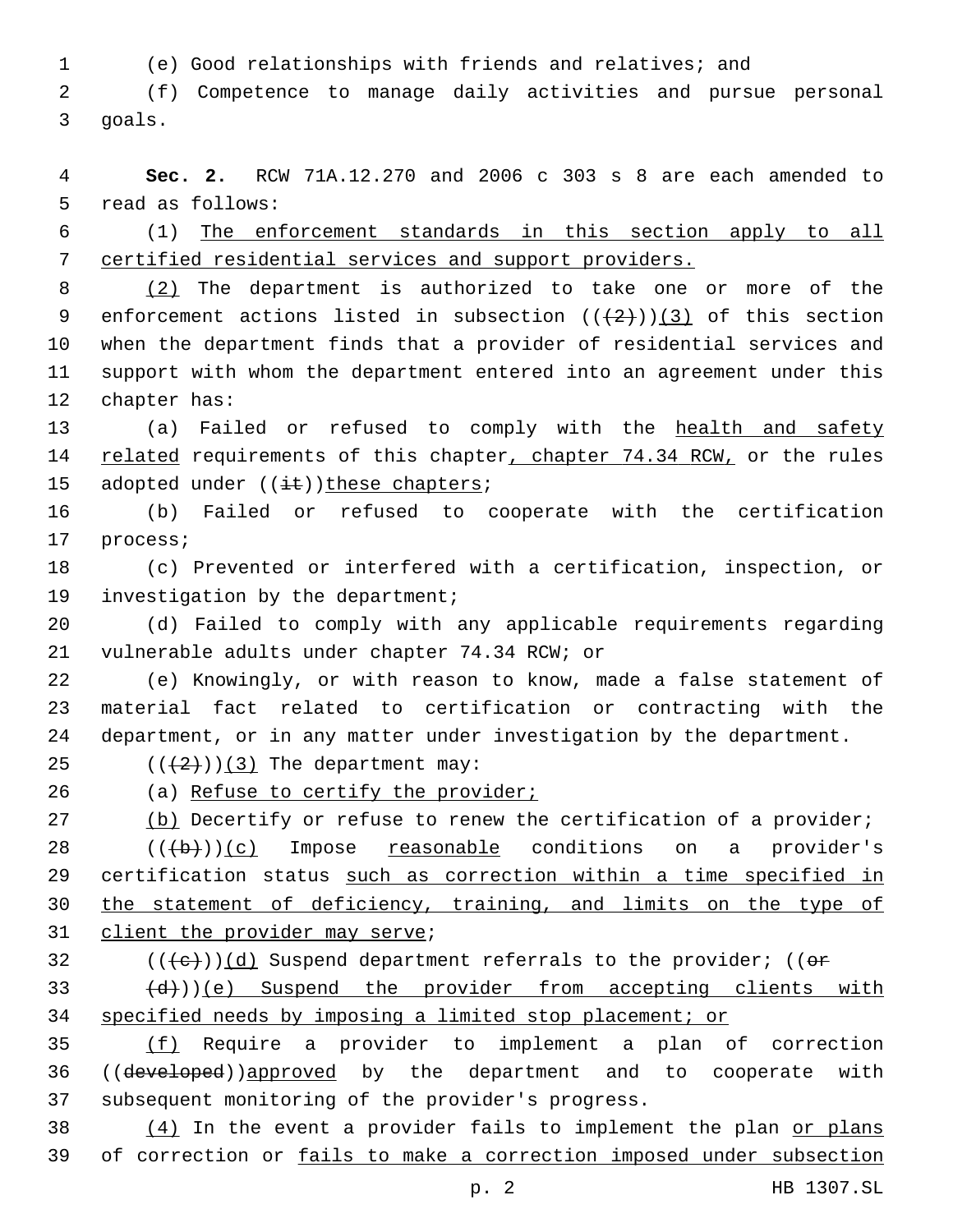1 (3)(c) of this section or fails to cooperate with subsequent 2 monitoring, the department may impose civil penalties of ((not more 3 than))up to one hundred (( $f$ ifty)) dollars per day per violation((- Each day during which the same or similar action or inaction occurs 5 constitutes a separate))and up to three thousand dollars per violation from the compliance date identified in the approved plan of correction or the statement of deficiencies. If a provider fails to submit a plan of correction for approval by the department, the department may impose civil penalties as described in this subsection starting ten days after the provider received the statement of 11 deficiency.

12  $((+3+))$  (5) When determining the appropriate enforcement action or 13 actions under subsection  $((+2))$  (3) of this section, the department must select actions commensurate with the seriousness of the harm or threat of harm to the persons being served by the provider. Further, the department may take enforcement actions that are more severe for violations that are uncorrected, repeated, pervasive, or which present a serious threat of harm to the health, safety, or welfare of 19 persons served by the provider. By January 1, 2016, the department shall by rule develop criteria for the selection and implementation 21 of enforcement actions authorized in subsection  $((+2+))$  (3) of this 22 section. ((Rules adopted under this section shall include a process 23 for an informal review upon request by a provider.

24 (4) The provisions of chapter 34.05 RCW apply to enforcement actions under this section. Except for the imposition of civil penalties, the effective date of enforcement actions shall not be delayed or suspended pending any hearing or informal review.

 (5) The enforcement actions and penalties authorized in this section are not exclusive or exhaustive and nothing in this section prohibits the department from taking any other action authorized in 31 statute or rule or under the terms of a contract with the provider.))

 (6) If the department orders a stop placement, the provider may not accept any new clients until the stop placement order is terminated. If the department orders a limited stop placement, the provider may not accept clients with specific needs or at a specific site until the limited stop placement order is terminated. The department shall terminate the stop placement or limited stop placement when:

 (a) The violations necessitating the stop placement or limited 40 stop placement have been corrected; and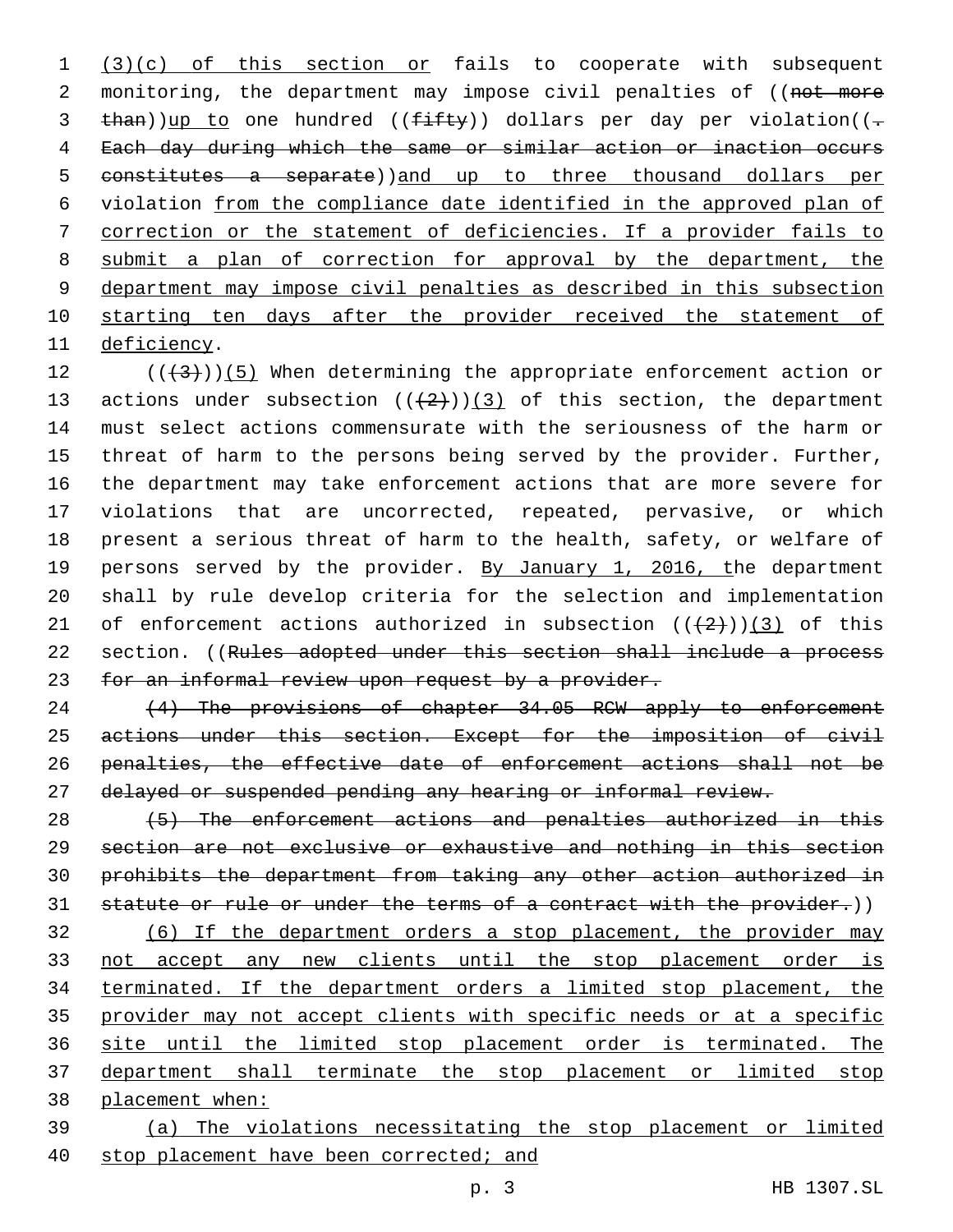(b) The provider exhibits the capacity to maintain correction of the violations previously found. However, if upon revisiting the provider, the department finds new violations that the department reasonably believes will result in a new stop placement or new limited stop placement, the previous stop placement or limited stop placement remains in effect until the new stop placement or new limited stop placement is imposed.

 (7) After a department finding of a violation for which a stop placement or limited stop placement has been imposed, the department shall make an on-site revisit of the provider within fifteen working days from the date the provider notifies the department of the correction to ensure correction of the violation. For violations that are serious, recurring, or uncorrected following a previous citation 14 and that create actual or threatened harm to one or more clients' well-being, including violations of clients' rights, the department shall make an on-site revisit as soon as appropriate to ensure correction of the violation. Verification of correction of all other violations may be made by either a department on-site revisit or by written or photographic documentation found by the department to be credible. This subsection does not prevent the department from enforcing certification suspensions or revocations. Nothing in this subsection interferes with or diminishes the department's authority and duty to ensure that a provider adequately cares for clients, including making departmental on-site revisits as needed to ensure that the provider protects clients and enforcing compliance with this chapter.

 (8) The provisions of chapter 34.05 RCW apply to enforcement actions under this section. The certified provider or its designee has the right to an informal dispute resolution process to dispute any violation found or enforcement remedy imposed by the department during a certification inspection or complaint investigation. The purpose of the informal dispute resolution process is to provide an 33 opportunity for an exchange of information that may lead to the modification, deletion, or removal of a violation, parts of a violation, or an enforcement remedy imposed by the department. Except for the imposition of civil penalties, the effective date of enforcement actions may not be delayed or suspended pending any hearing or informal dispute resolution process.

 (9) The enforcement actions and penalties authorized in this section are not exclusive or exhaustive and nothing in this section